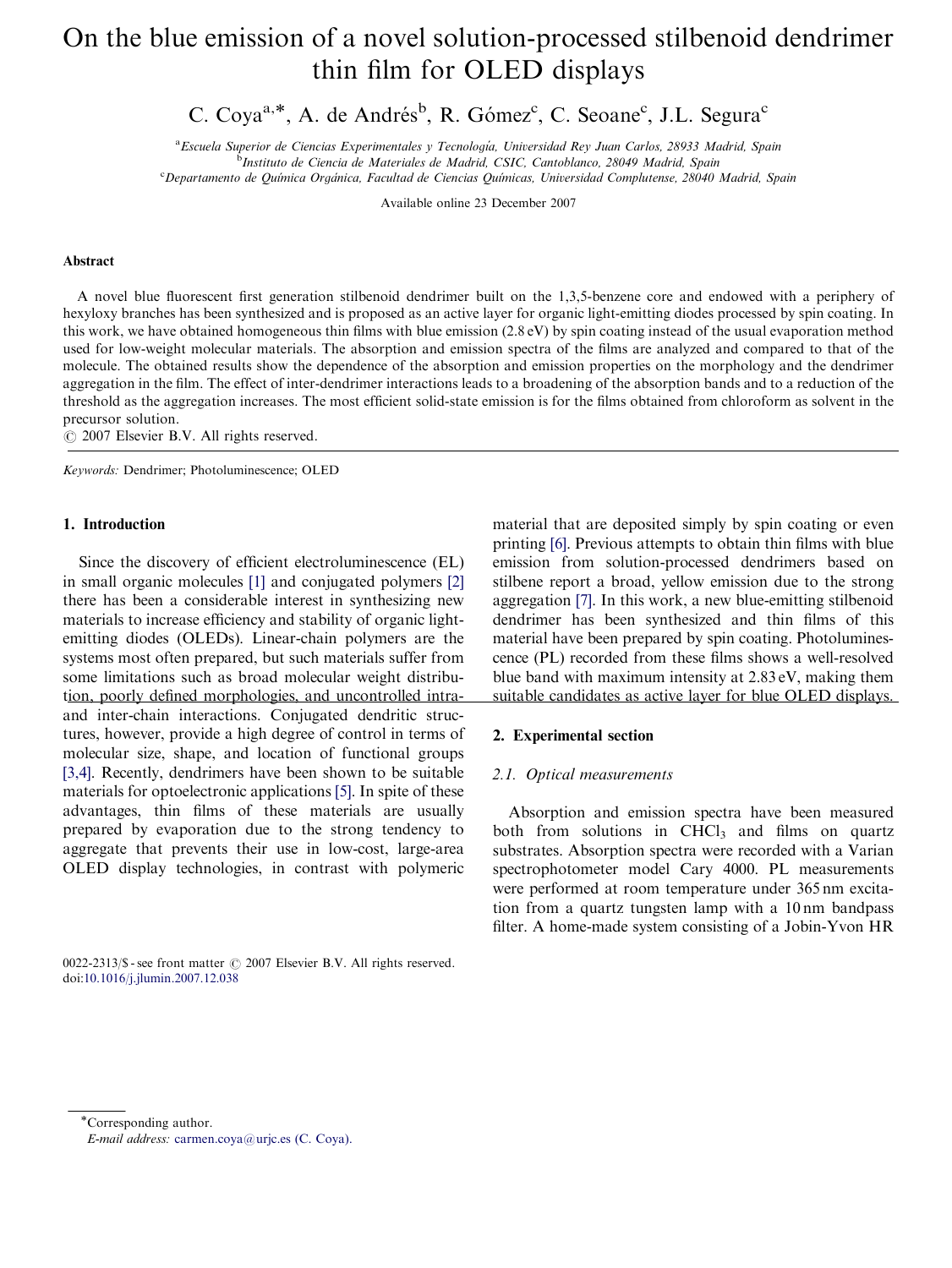460 monochromator coupled to a  $N_2$ -cooled CCD was used. The light was collected through an Olympus microscope. All emission spectra have been corrected by the spectral response of the experimental setup.

## 2.2. Synthesis

The novel dendrimer (compound 3 in Scheme 1) was obtained with 30% yield following the Wittig–Horner reaction between triphosphonate (2) and p-hexyloxybenzaldehyde (1) in dry tetrahydrofuran (THF), using potassium tert-butoxide as base. This synthetic approach is highly convenient, as it provides stilbenoid dendrimers straightforwardly and in good yields. Moreover, all-trans configuration for the double bonds is attained as an additional advantage of this approach, thus avoiding the need of further isomerization steps. This all-trans configuration is evidenced by <sup>1</sup>H-NMR. In fact, besides the expected signals for both the benzene core (a singlet at 7.84 ppm) and the peripheral p-alkoxybenzene rings (two doublets with a characteristic ortho coupling constant J of ca. 8.68 Hz), two additional doublets, with a typical coupling of ca. 16.34 Hz, are also observed. This value corresponds well with the expected value for a  $\mathrm{^{3}J_{trans}}$ coupling, thus evidencing the trans disposition of the vinylic protons [\[8\]](#page-3-0). Further evidence concerning the structure of 3 is given by  $^{13}$ C-NMR, FTIR spectroscopies, and mass spectrometry (MS). The good accordance between calculated and expected values for microanalysis gives a proof of the purity of the material.

# 2.3. Film fabrication

All the solutions were kept in an ultrasonic bath for 10 min and filtered through a  $0.2 \mu m$  filter, prior to spin



coating at 6000 rpm for 45 s on quartz substrates and then cured for 30 min at  $60^{\circ}$ C. All the processes were carried out in a clean room environment class 1000. The concentration was for all cases  $0.9 \text{ wt\%}$ .

## 3. Results and discussion

The interesting photophysical and photochemical properties of stilbenoid derivatives have motivated the incorporation of stilbenoid chromophores into dendrimers. Only recently, several synthetic routes have been developed to achieve this target. The introduction of different chromophores, both at peripheral positions and at the core, arises as a useful approach for the appropriate tuning of properties. The introduction of peripheral alkoxy chains enhances the solubility in usual organic solvents and increases the electronic density of the molecule since oxygen is an electronic donor. We have studied the effect of these peripheral alkoxy chains on the final material comparing the dendrimer 3 with its unsubstituted analogue: 1,3,5-tristyrylbenzene (4, [Fig. 1\)](#page-2-0). The absorption and emission spectra of both compounds in  $10^{-5}$  M chloroform  $(CHCl<sub>3</sub>)$  solutions are shown in [Figs. 1\(a\) and \(b\)](#page-2-0) respectively. A red shift is observed both on absorption and emission spectra as expected due to the addition of an electron-donating group [\[9\]](#page-3-0). The maximum of the absorption is at 3.82 eV for dendrimer 3 and at 3.93 eV for the unsubstituted analog 4. The narrower absorption band for the dendrimer indicates that no aggregation occurs, confirming the increase of solubility. A large increase in the molar absortivity coefficient  $\varepsilon$  for the dendrimer is observed  $(66900 M^{-1} \text{mm}^{-1}$  for 3 and 5700 M<sup>-1</sup> mm<sup>-1</sup> for 4 at the maximum of their absorption spectra). The dendrimer emission peaks at 3.09 eV (0.1 eV red shifted with respect to its analog), with a vibronic peak at  $2.98 \text{ eV}$ , and a shoulder at 2.83 eV.

Obtaining uniform thin films is the first technical requisite to fabricate an OLED display. For this purpose tests with four different solvents have been made in order to obtain suitable morphologies: toluene, THF, chlorobenzene  $(C_6H_5Cl)$ , and CHCl<sub>3</sub>. Although all the dendrimer solutions are transparent at first glance, this does not guaranty homogeneous films after the deposition due to the tendency to form dendrimer islands of these low-weight molecular materials. We analyzed the absorption and emission of the thin films fabricated by spin coating and compared them to the molecule spectra obtained from a  $10^{-5}$  M solution in CHCl<sub>3</sub>.

Environmental scanning electron microscopy (ESEM) images [\(Fig. 2\)](#page-2-0) reveal that the final morphology results of the films to be very different depending on the solvent. We could observe a relation between the morphology of the films and their absorption spectra. The spectra of films obtained from toluene could not be measured due to the formation of highly non-homogeneous films with dendrimer islands and large areas with no material (white zones in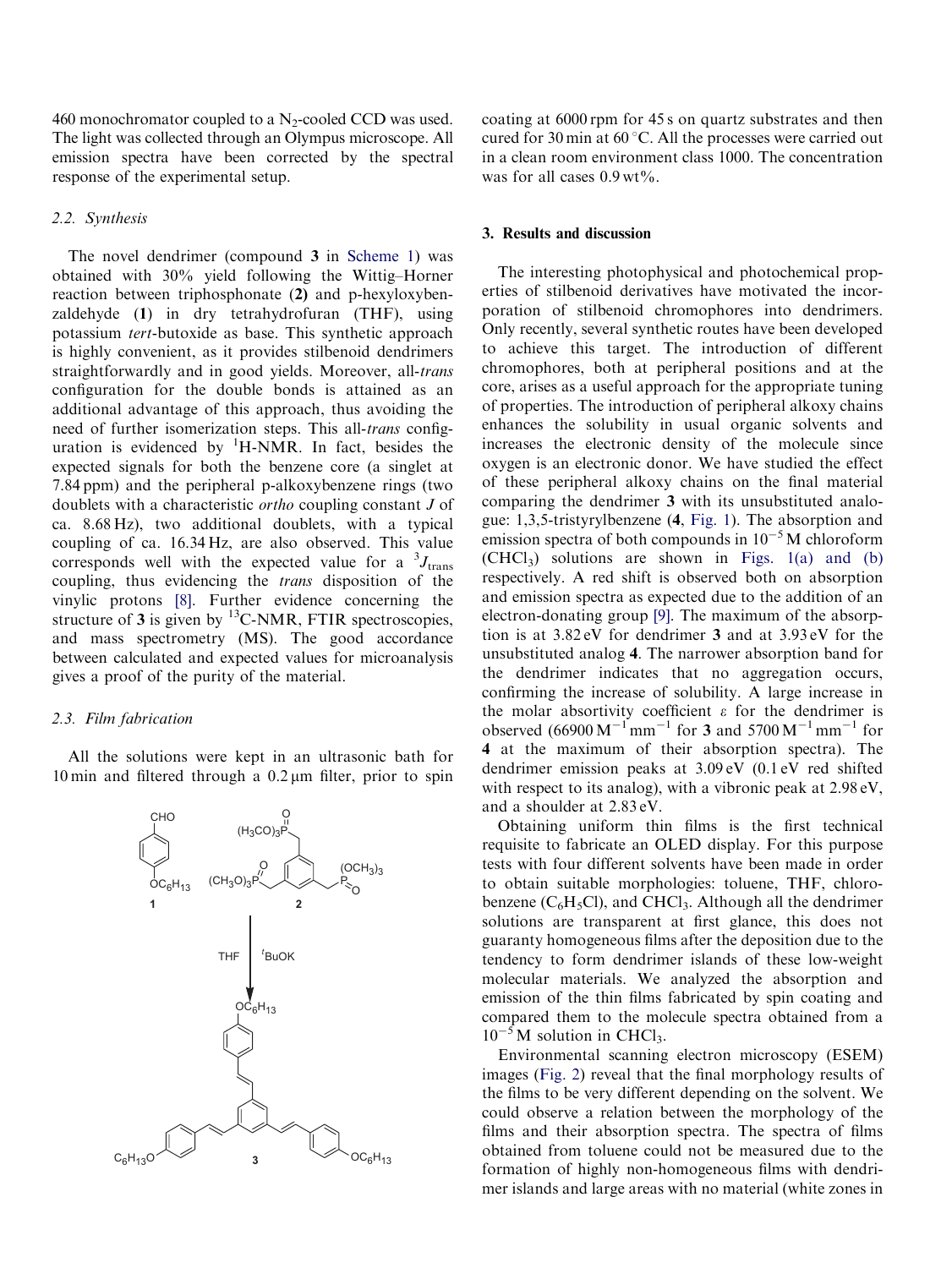<span id="page-2-0"></span>

Fig. 1. Comparison of the absorption (a) and emission (b) spectra of the unsubstituted 1,3,5-tristirylbenzene core (4) and the dendrimer in  $10^{-5}$  M chloroform solution. The inset shows the values of the molar extinction coefficient  $\varepsilon (M^{-1} \text{mm}^{-1})$ .



 $(a.u)$ **Normalized PL emission (a.u) Normalized Absorbance (a.u)** 0.8 0.6 lized PL THF 0.4 Solution 0.2 PL emission (a.u) Absorbance (a.u) **PL emission (a.u) Absorbance (a.u)** 0.0 2.0 2.5 3.0 3.5 4.0 4.5 5.01.5 **Energy (eV) CHCl3 THF C6H5Cl** excitation 2.5 3.0 3.5 4.0 4.5 **Energy (eV)**

1.0

Fig. 2. ESEM images of the obtained films.

Fig. 2), as confirmed by energy dispersion X-ray spectrometry (EDX).

The absorption and emission spectra of the other films are shown in Fig. 3, together with the spectra for the molecule in  $CHCl<sub>3</sub>$  solution, shown for comparison. The absorption spectra of the films from  $C_6H_5Cl$  and THF solvents show a shift to the red with respect to the material in CHCl<sub>3</sub> solution (inset of Fig. 3), a broadening of the absorption bands, and the appearance of new bands revealing the effect of inter-dendrimer interaction, which lead to the reduction of the absorption threshold energy.